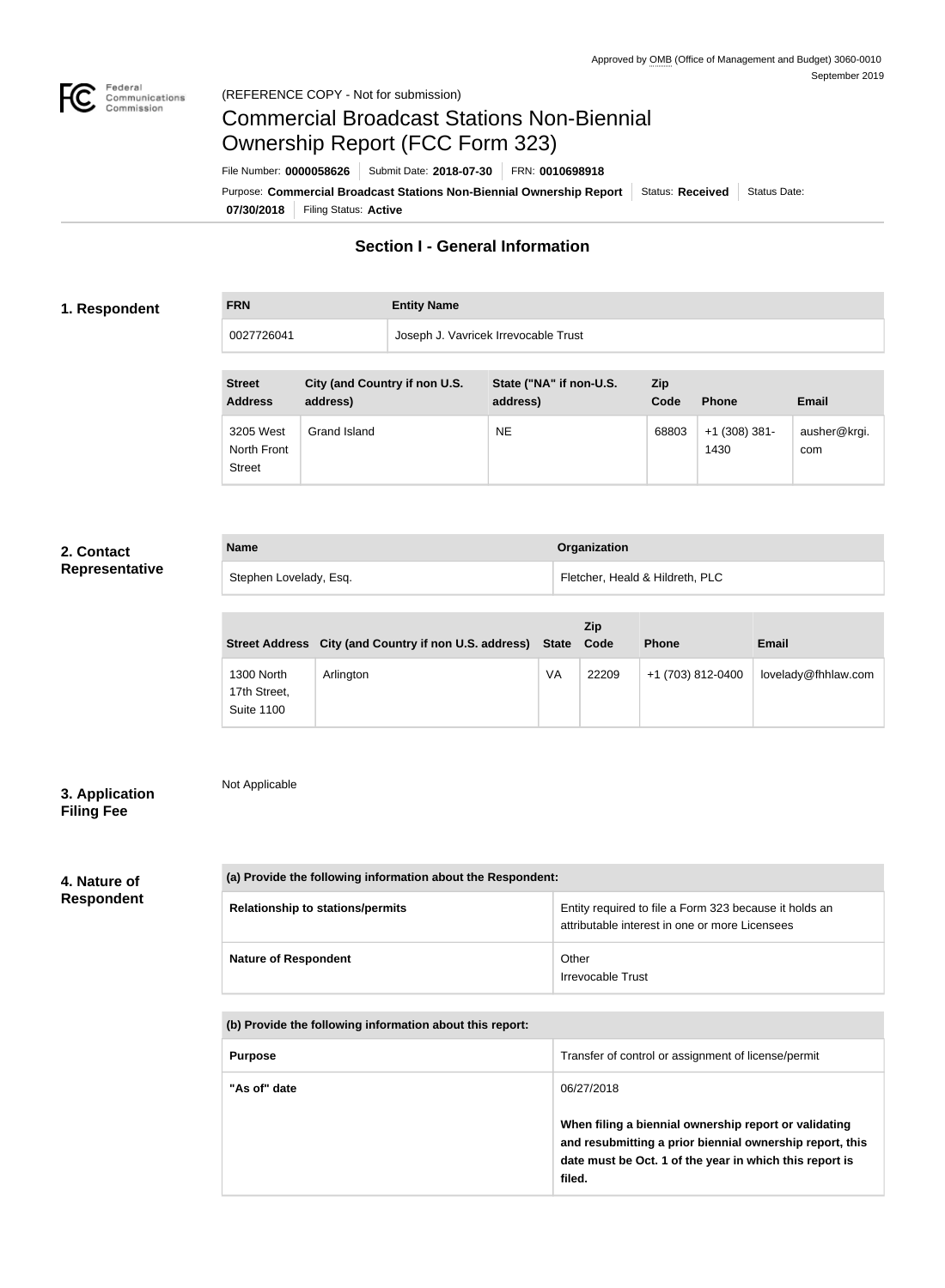**5. Licensee(s) /Permittees(s) and Station(s) /Permit(s)**

#### **Respondent is filing this report to cover the following Licensee(s)/Permittee(s) and station(s)/permit(s):**

| <b>Licensee/Permittee Name</b> | <b>FRN</b> |
|--------------------------------|------------|
| Legacy Communications, LLC     | 0010698918 |

| Fac. ID No. | <b>Call Sign</b> | <b>City</b>         | <b>State</b> | <b>Service</b> |
|-------------|------------------|---------------------|--------------|----------------|
| 2119        | <b>KIOD</b>      | <b>MCCOOK</b>       | <b>NE</b>    | <b>FM</b>      |
| 9936        | <b>KRGY</b>      | <b>AURORA</b>       | <b>NE</b>    | <b>FM</b>      |
| 27174       | <b>KMTY</b>      | <b>GIBBON</b>       | <b>NE</b>    | <b>FM</b>      |
| 27178       | <b>KUVR</b>      | <b>HOLDREGE</b>     | <b>NE</b>    | AM             |
| 32381       | <b>KRGI-FM</b>   | <b>GRAND ISLAND</b> | <b>NE</b>    | <b>FM</b>      |
| 32382       | KRGI             | <b>GRAND ISLAND</b> | <b>NE</b>    | AM             |
| 67471       | <b>KOLT</b>      | <b>SCOTTSBLUFF</b>  | <b>NE</b>    | AM             |
| 67472       | <b>KOAQ</b>      | <b>TERRYTOWN</b>    | <b>NE</b>    | AM             |
| 67473       | <b>KMOR</b>      | <b>GERING</b>       | <b>NE</b>    | <b>FM</b>      |
| 70565       | <b>KSWN</b>      | <b>MCCOOK</b>       | <b>NE</b>    | <b>FM</b>      |
| 81766       | KOZY-FM          | <b>BRIDGEPORT</b>   | <b>NE</b>    | <b>FM</b>      |
| 164136      | <b>KHYY</b>      | <b>MINATARE</b>     | <b>NE</b>    | <b>FM</b>      |
| 164137      | <b>KETT</b>      | <b>MITCHELL</b>     | <b>NE</b>    | <b>FM</b>      |
| 164138      | <b>KZTL</b>      | <b>PAXTON</b>       | <b>NE</b>    | <b>FM</b>      |
| 164139      | <b>KRNP</b>      | <b>SUTHERLAND</b>   | <b>NE</b>    | <b>FM</b>      |
| 164157      | <b>KKJK</b>      | <b>RAVENNA</b>      | <b>NE</b>    | <b>FM</b>      |
| 166012      | <b>KZMC</b>      | <b>MCCOOK</b>       | <b>NE</b>    | <b>FM</b>      |

# **Section II – Non-Biennial Ownership Information**

or entities.) List each interest holder with a direct attributable interest in the Respondent separately.

**1. 47 C.F.R. Section 73.3613 and Other Documents**

Licensee/Permittee Respondents should list all contracts and other instruments set forth in 47 C.F.R. Section 73.3613(a) through (c) for the facility or facilities listed on this report. In addition, attributable Local Marketing Agreements (LMAs) and attributable Joint Sales Agreements (JSAs) must be disclosed by the licensee of the brokering station on its ownership report. If the agreement is an attributable LMA, an attributable JSA, or a network affiliation agreement, check the appropriate box. Otherwise, select "Other." Non-Licensee/Permittee Respondents should select "Not Applicable" in response to this question.

Not Applicable.

**2. Ownership Interests**

**(a)** Ownership Interests. This Question requires Respondents to enter detailed information about ownership interests by generating a series of subforms. Answer each question on each subform. The first subform listing should be for the Respondent itself. If the Respondent is not a natural person, also list each of the officers, directors, stockholders, non-insulated partners, non-insulated members, and any other persons or entities with a direct attributable interest in the Respondent pursuant to the standards set forth in 47 C.F.R. Section 73.3555. (A "direct" interest is one that is not held through any intervening companies

Leave the percentage of total assets (Equity Debt Plus) field blank for an interest holder unless that interest holder has an attributable interest in the Respondent solely on the basis of the Commission's Equity Debt Plus attribution standard, 47 C.F.R. Section 73.3555, Note 2(i).

In the case of vertical or indirect ownership structures, list only those interests in the Respondent that also represent an attributable interest in the Licensee(s) or Permittee(s) for which the report is being submitted.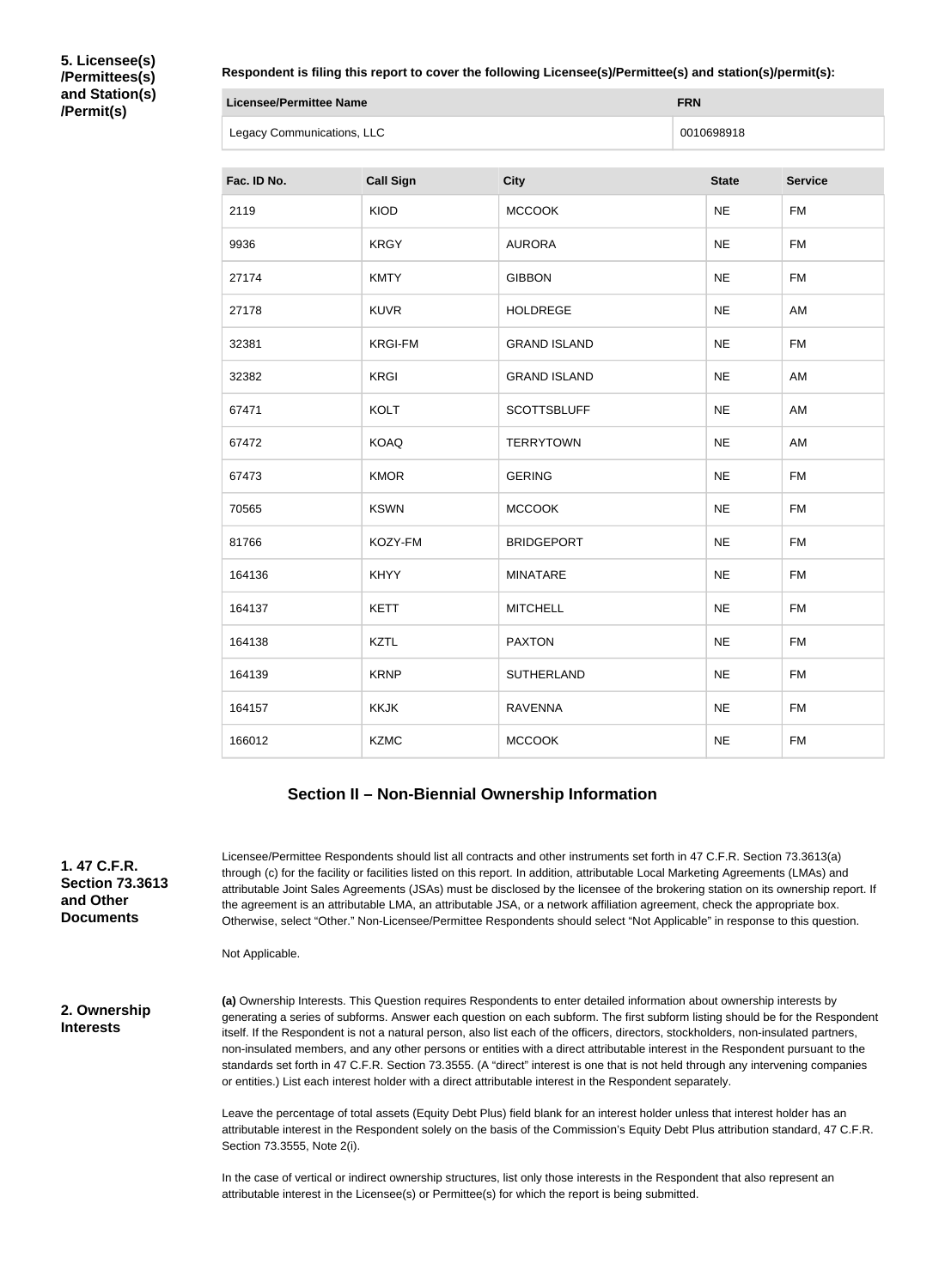Entities that are part of an organizational structure that includes holding companies or other forms of indirect ownership must file separate ownership reports. In such a structure do not report, or file a separate report for, any interest holder that does not have an attributable interest in the Licensee(s) or Permittee(s) for which the report is being submitted.

Please see the Instructions for further detail concerning interests that must be reported in response to this question.

The Respondent must provide an FCC Registration Number for each interest holder reported in response to this question. Please see the Instructions for detailed information and guidance concerning this requirement.

| <b>Ownership Information</b>                            |                                                                                      |                                    |     |  |  |
|---------------------------------------------------------|--------------------------------------------------------------------------------------|------------------------------------|-----|--|--|
| <b>FRN</b>                                              | 0027726041                                                                           |                                    |     |  |  |
| <b>Entity Name</b>                                      | Joseph J. Vavricek Irrevocable Trust                                                 |                                    |     |  |  |
| <b>Address</b>                                          | PO Box                                                                               |                                    |     |  |  |
|                                                         | <b>Street 1</b>                                                                      | 3205 West North Front Street       |     |  |  |
|                                                         | <b>Street 2</b>                                                                      |                                    |     |  |  |
|                                                         | <b>City</b>                                                                          | <b>Grand Island</b>                |     |  |  |
|                                                         | State ("NA" if non-U.S.<br>address)                                                  | <b>NE</b>                          |     |  |  |
|                                                         | <b>Zip/Postal Code</b>                                                               | 68803                              |     |  |  |
|                                                         | Country (if non-U.S.<br>address)                                                     | <b>United States</b>               |     |  |  |
| <b>Listing Type</b>                                     | Respondent                                                                           |                                    |     |  |  |
| <b>Positional Interests</b><br>(check all that apply)   | Respondent                                                                           |                                    |     |  |  |
| <b>Interest Percentages</b><br>(enter percentage values | <b>Voting</b>                                                                        | <b>Jointly Held?</b><br>0.0%<br>No |     |  |  |
| from 0.0 to 100.0)                                      | <b>Total assets (Equity Debt</b><br>Plus)                                            | 0.0%                               |     |  |  |
| that do not appear on this report?                      | Does interest holder have an attributable interest in one or more broadcast stations |                                    | No. |  |  |

#### **Ownership Information**

| and the state of the state of the state of the state of the state of the state of the state of the state of the |                                     |                              |  |
|-----------------------------------------------------------------------------------------------------------------|-------------------------------------|------------------------------|--|
| <b>FRN</b>                                                                                                      | 0027260058                          |                              |  |
| <b>Name</b>                                                                                                     | Joanna Usher                        |                              |  |
| <b>Address</b>                                                                                                  | PO Box                              |                              |  |
|                                                                                                                 | <b>Street 1</b>                     | 3205 West North Front Street |  |
|                                                                                                                 | <b>Street 2</b>                     |                              |  |
|                                                                                                                 | <b>City</b>                         | <b>Grand Island</b>          |  |
|                                                                                                                 | State ("NA" if non-U.S.<br>address) | <b>NE</b>                    |  |
|                                                                                                                 | <b>Zip/Postal Code</b>              | 68803                        |  |
|                                                                                                                 | Country (if non-U.S.<br>address)    | <b>United States</b>         |  |
| <b>Listing Type</b>                                                                                             | Other Interest Holder               |                              |  |
| <b>Positional Interests</b><br>(check all that apply)                                                           | Other - Co-Trustee                  |                              |  |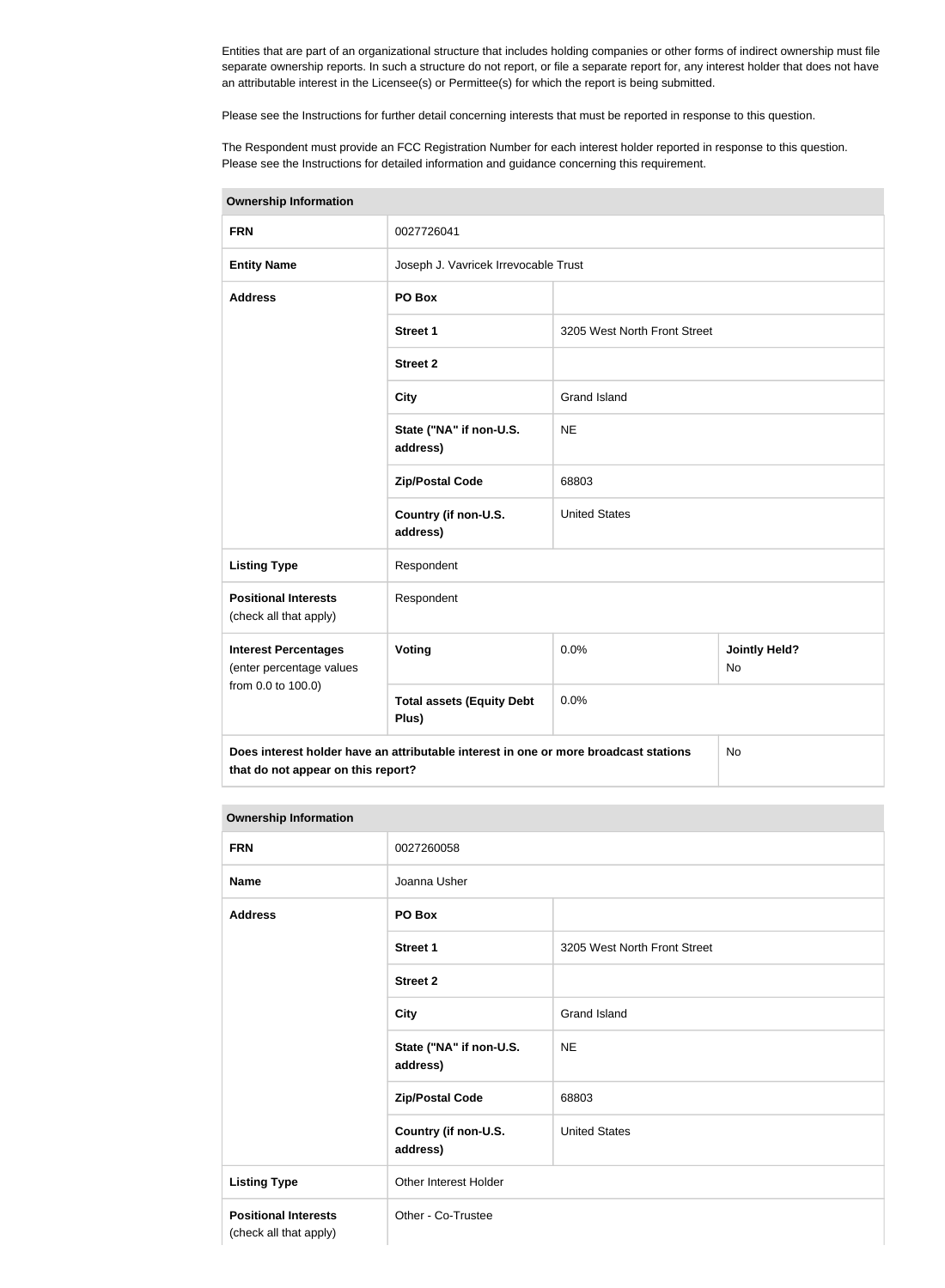| <b>Interest Percentages</b><br>(enter percentage values                                                                    | Voting                                    | <b>Jointly Held?</b><br>50.0%<br><b>No</b> |           |  |
|----------------------------------------------------------------------------------------------------------------------------|-------------------------------------------|--------------------------------------------|-----------|--|
| from 0.0 to 100.0)                                                                                                         | <b>Total assets (Equity Debt</b><br>Plus) | $0.0\%$                                    |           |  |
| Does interest holder have an attributable interest in one or more broadcast stations<br>that do not appear on this report? |                                           |                                            | <b>No</b> |  |

| <b>Ownership Information</b> |
|------------------------------|

| <b>UWHERSHIP INTO HIGHON</b>                                                                                                     |                                                                                            |                       |                            |  |
|----------------------------------------------------------------------------------------------------------------------------------|--------------------------------------------------------------------------------------------|-----------------------|----------------------------|--|
| <b>FRN</b>                                                                                                                       | 0027731132                                                                                 |                       |                            |  |
| <b>Name</b>                                                                                                                      | Joseph J. Meyn Vavricek                                                                    |                       |                            |  |
| <b>Address</b>                                                                                                                   | PO Box                                                                                     |                       |                            |  |
|                                                                                                                                  | <b>Street 1</b>                                                                            | 3713 Summerfield Ave. |                            |  |
|                                                                                                                                  | <b>Street 2</b>                                                                            |                       |                            |  |
|                                                                                                                                  | <b>City</b>                                                                                | <b>Grand Island</b>   |                            |  |
|                                                                                                                                  | State ("NA" if non-U.S.<br>address)                                                        | <b>NE</b>             |                            |  |
|                                                                                                                                  | <b>Zip/Postal Code</b>                                                                     | 68803                 |                            |  |
|                                                                                                                                  | Country (if non-U.S.<br>address)                                                           | <b>United States</b>  |                            |  |
| <b>Listing Type</b>                                                                                                              | Other Interest Holder                                                                      |                       |                            |  |
| <b>Positional Interests</b><br>(check all that apply)                                                                            | Other - Co-Trustee                                                                         |                       |                            |  |
| <b>Interest Percentages</b><br>(enter percentage values                                                                          | Voting                                                                                     | 50.0%                 | <b>Jointly Held?</b><br>No |  |
| from 0.0 to 100.0)                                                                                                               | <b>Total assets (Equity Debt</b><br>Plus)                                                  | 0.0%                  |                            |  |
| Does interest holder have an attributable interest in one or more broadcast stations<br>No<br>that do not appear on this report? |                                                                                            |                       |                            |  |
|                                                                                                                                  |                                                                                            |                       |                            |  |
|                                                                                                                                  | (b) Respondent certifies that any interests, including equity, financial, or voting<br>Yes |                       |                            |  |

| (b) Respondent certifies that any interests, including equity, financial, or voting | Yes |
|-------------------------------------------------------------------------------------|-----|
| interests, not reported in this filing are non-attributable.                        |     |
| If "No," submit as an exhibit an explanation.                                       |     |